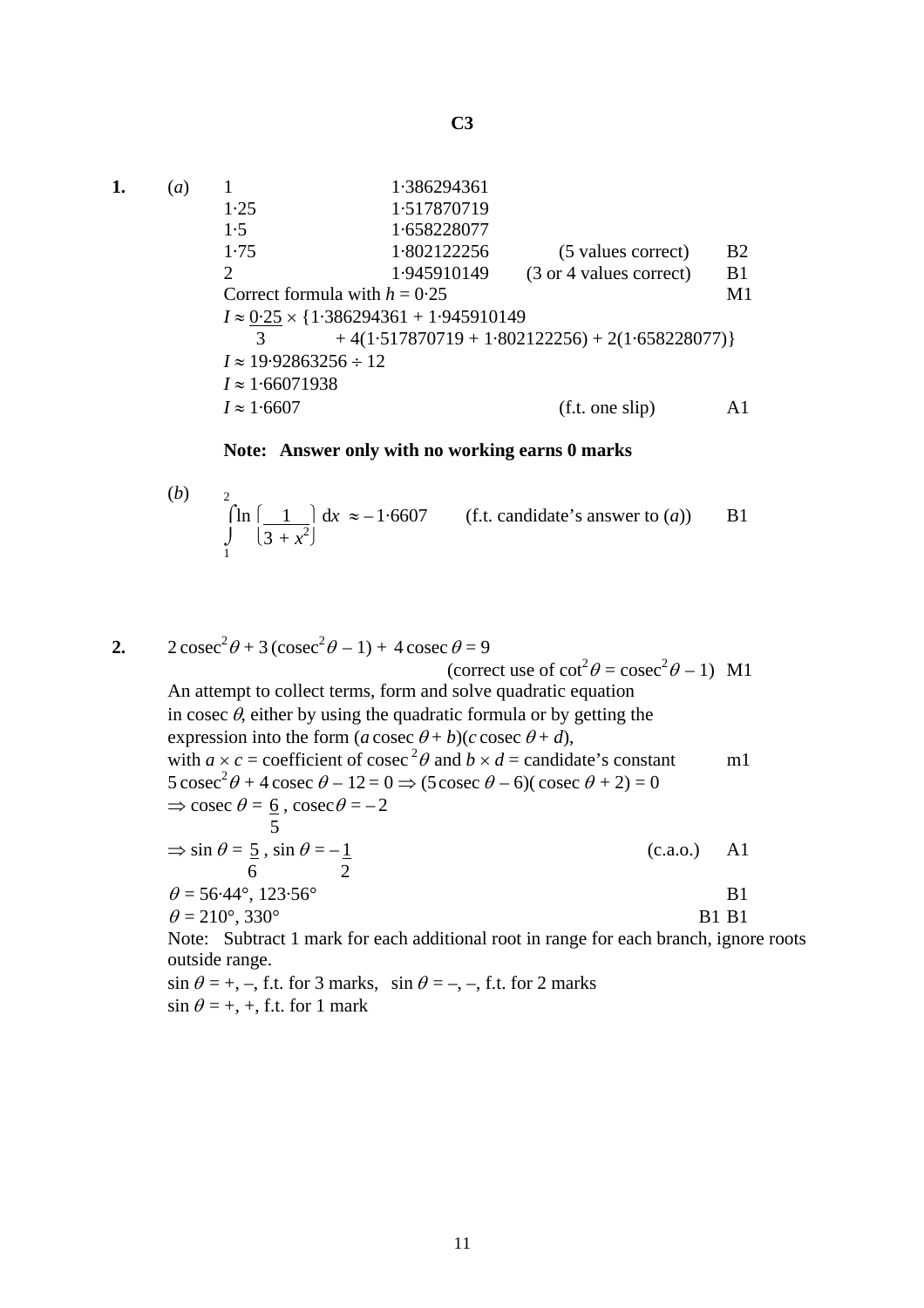3. (a) 
$$
\underline{d}(2x^3) = 6x^2
$$
,  $\underline{d}(2x) = 2$ ,  $\underline{d}(25) = 0$   
dx dx

$$
\underline{d}(x^2 \cos y) = x^2(-\sin y)\,\underline{dy} + 2x(\cos y)
$$

$$
\frac{dx}{dx}(y^4) = 4y^3 \frac{dy}{dx}
$$
 B1

$$
\frac{dy}{dx} = \frac{6x^2 + 2x\cos y + 2}{x^2 \sin y - 4y^3}
$$
 (c.a.o.) B1

(b) (i) candidate's *x*-derivative = 
$$
3t^2
$$

\ncandidate's *y*-derivative =  $4t + 20t^3$  (one term correct B1, all three terms correct B2)

\n
$$
\frac{dy}{dx} = \frac{\text{candidate's } y\text{-derivative}}{\text{candidate's } x\text{-derivative}}
$$
\n
$$
\frac{dy}{dx} = \frac{4 + 20t^2}{3t}
$$
\n(i) 
$$
\frac{dy}{dx} = 5 \Rightarrow 20t^2 - 15t + 4 = 0
$$

\n
$$
\frac{dy}{dx} = 5 \Rightarrow 20t^2 - 15t + 4 = 0
$$
\n(f.t. candidate's expression for  $\frac{dy}{dx}$  from (i)) B1

\n
$$
\frac{dx}{dx}
$$
\nConsidering  $b^2 - 4ac$  for candidate's quadratic M1

\n
$$
b^2 - 4ac = 225 - 320 < 0
$$
\nand hence no such real value of *t* exists

(f.t. candidate's quadratic) A1

4. (a) 
$$
f'(x) = (11) \times g(x) - 6x
$$
  
where  $g(x) =$ **either**  $\frac{2}{1 + (2x)^2}$  **or**  $\frac{1}{1 + (2x)^2}$  **or**  $\frac{2}{1 + 2x^2}$  M1

$$
f'(x) = 11 \times \frac{2}{1 + 4x^2} - 6x
$$

$$
f'(x) = 0 \Rightarrow 12x^3 + 3x - 11 = 0
$$
 (convincing) A1

\n- (b) 
$$
x_0 = 0.9
$$
\n- $x_1 = 0.884366498$  (x<sub>1</sub> correct, at least 5 places after the point) B1
\n- $x_2 = 0.886029122$
\n- $x_3 = 0.885852598$
\n- $x_4 = 0.885871344 = 0.88587$  (x<sub>4</sub> correct to 5 decimal places) B1
\n- Let  $h(x) = 12x^3 + 3x - 11$
\n- An attempt to check values or signs of  $h(x)$  at  $x = 0.885865$ ,  $x = 0.885875$
\n- $h(0.885865) = -1.42 \times 10^{-4} < 0$ ,  $h(0.885875) = 1.70 \times 10^{-4} > 0$  A1
\n- Change of sign  $\Rightarrow \alpha = 0.88587$  correct to five decimal places A1
\n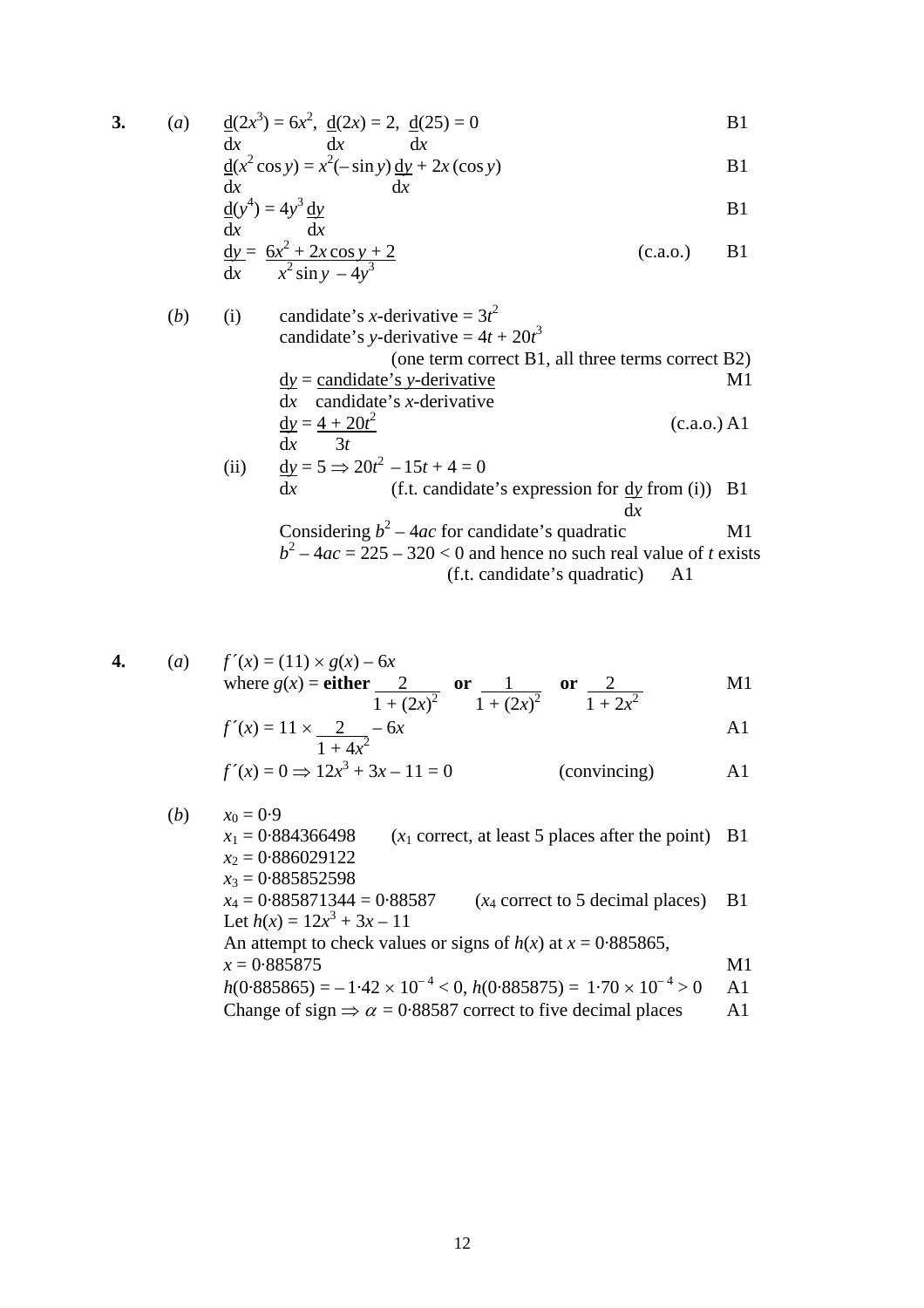5. (a) 
$$
\frac{dy}{dx} = \frac{1}{3} \times (9 - 2x)^{-2/3} \times f(x)
$$
 (f(x)  $\neq$  1) M1

$$
\frac{dy}{dx} = -2 \times (9 - 2x)^{-2/3}
$$

(b) 
$$
\frac{dy}{dx} = \frac{f(x)}{\cos x}
$$
 (including  $f(x) = 1$ ) M1  
 
$$
dy = \pm \sin x
$$
 A1

$$
\frac{dy}{dx} = \frac{1}{\cos x}
$$
  
\n
$$
\frac{dy}{dx} = -\tan x
$$
 (c.a.o.) A1

(c) 
$$
\frac{dy}{dx} = x^3 \times f(x) + \tan 4x \times g(x)
$$
 M1  
\n
$$
\frac{dy}{dx} = x^3 \times f(x) + \tan 4x \times g(x)
$$
  
\n
$$
\frac{dy}{dx} = x^3 \times 4 \sec^2 4x + \tan 4x \times 3x^2
$$
 (all correct) A1  
\n
$$
\frac{dy}{dx} = x^3 \times 4 \sec^2 4x + \tan 4x \times 3x^2
$$
 (all correct)

(d) 
$$
\frac{dy}{dx} = \frac{(3x+2)^4 \times k \times e^{6x} - e^{6x} \times 4 \times (3x+2)^3 \times m}{[(3x+2)^4]^2}
$$
  
\nwith either  $k = 6$ ,  $m = 3$  or  $k = 6$ ,  $m = 1$  or  $k = 1$ ,  $m = 3$   
\n
$$
\frac{dy}{dx} = \frac{(3x+2)^4 \times 6 \times e^{6x} - e^{6x} \times 4 \times (3x+2)^3 \times 3}{[(3x+2)^4]^2}
$$
  
\n
$$
\frac{dy}{dx} = \frac{18x \times e^{6x}}{(3x+2)^5}
$$
  
\n(c.a.0.) A1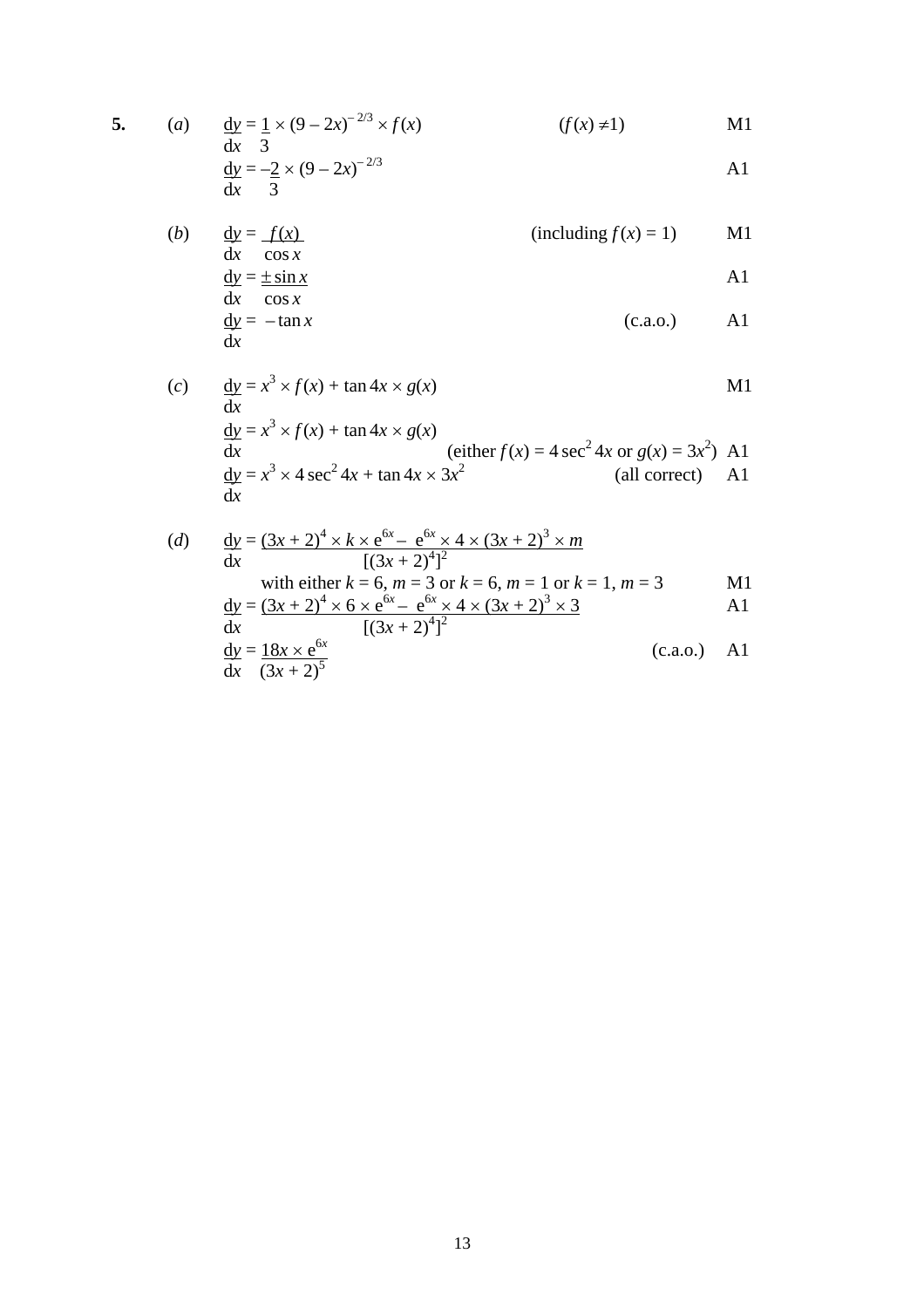6. (a) (i) 
$$
\int \frac{9}{4x+3} dx = k \times 9 \times \ln|4x+3| + c
$$
  $(k = 1, 4, \frac{1}{4})$  M1

$$
\int \frac{9}{4x+3} dx = \frac{9}{4} \times \ln|4x+3| + c
$$

(ii) 
$$
\int_{1}^{3} 3e^{5-2x} dx = k \times 3 \times e^{5-2x} + c
$$
  $(k = 1, -2, -1/2)$  M1

$$
\int_{0}^{2} 3e^{5-2x} dx = -\frac{3}{2} \times e^{5-2x} + c
$$

(iii) 
$$
\int_{0}^{1} \frac{5}{(7x-1)^{3}} dx = \frac{k \times 5 \times (7x-1)^{-2}}{-2} + c \qquad (k = 1, 7, \frac{1}{7}) \qquad \text{M1}
$$

$$
\int_{0}^{1} \frac{5}{(7x-1)^{3}} dx = \frac{5 \times (7x-1)^{-2}}{-2 \times 7} + c \qquad \text{A1}
$$

## **Note: The omission of the constant of integration is only penalised once**.

(b) 
$$
\int \cos\left(3x - \frac{\pi}{6}\right) dx = \left[k \times \sin\left(3x - \frac{\pi}{6}\right)\right] \qquad (k = 1, 3, \pm \frac{1}{3})
$$
MI  

$$
\int \cos\left(3x - \frac{\pi}{6}\right) dx = \left[\frac{1}{3} \times \sin\left(3x - \frac{\pi}{6}\right)\right]
$$
AI  

$$
\int \cos\left(3x - \frac{\pi}{6}\right) dx = k \times \left[\sin\left(\frac{5\pi}{6}\right) - \sin\left(-\frac{\pi}{6}\right)\right]
$$
  

$$
\int \cos\left(3x - \frac{\pi}{6}\right) dx = k \times \left[\sin\left(\frac{5\pi}{6}\right) - \sin\left(-\frac{\pi}{6}\right)\right]
$$
  
(A correct method for substitution of limits  
f.t. only candidate's value for k, k = 1, 3, ±<sup>1</sup>/3)  

$$
\int \sin\left(\cos\left(3x - \frac{\pi}{6}\right)dx = \frac{1}{3}
$$
  
(c.a.o.) A1

## **Note: Answer only with no working earns 0 marks**

| 7. | (a) | Choice of $a, b$ , with one positive and one negative and one side<br>correctly evaluated<br>Both sides of identity evaluated correctly |                                           | M1             |
|----|-----|-----------------------------------------------------------------------------------------------------------------------------------------|-------------------------------------------|----------------|
|    |     |                                                                                                                                         |                                           | A1             |
|    | (b) | Trying to solve $2x + 1 = 3x - 4$                                                                                                       |                                           | M1             |
|    |     | Trying to solve $2x + 1 = -(3x - 4)$                                                                                                    |                                           | M1             |
|    |     | $x = 5, x = 0.6$                                                                                                                        | (both values)                             | A <sub>1</sub> |
|    |     | Alternative mark scheme                                                                                                                 |                                           |                |
|    |     | $(2x+1)^2 = (3x-4)^2$                                                                                                                   | (squaring both sides)                     | M1             |
|    |     | $5x^2 - 28x + 15 = 0$                                                                                                                   | (c.a.o.)                                  | A <sub>1</sub> |
|    |     | $x = 5, x = 0.6$                                                                                                                        | (both values, f.t. one slip in quadratic) | A <sub>1</sub> |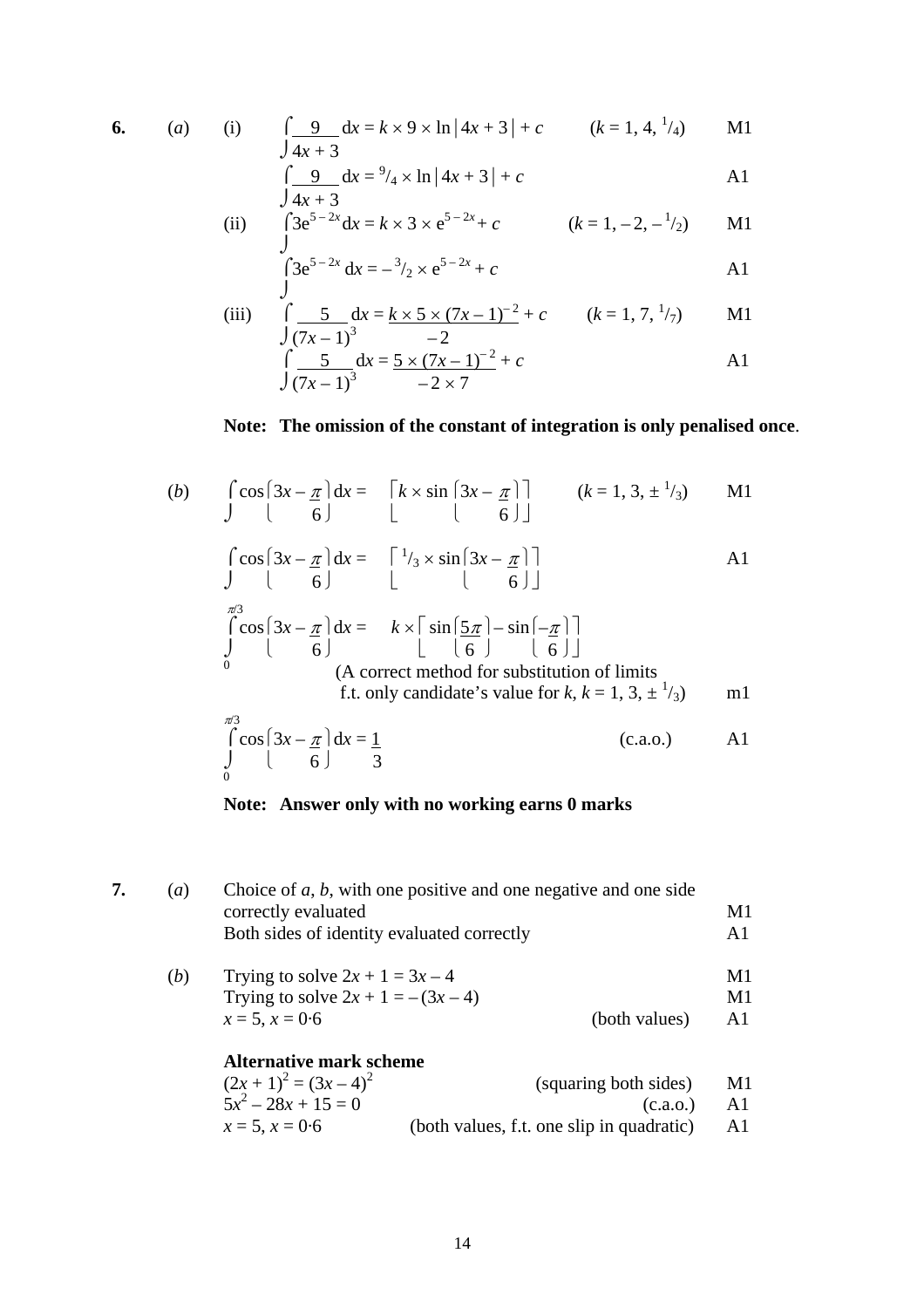

Correct shape, including the fact that the *y*-axis is an asymptote for  $y = f(x)$  at  $-\infty$  B1  $y = f(x)$  cuts *x*-axis at (1, 0) B1 Correct shape, including the fact that  $x = -3$  is an asymptote for  $y = 1$  *f* (*x* + 3) at – $\infty$  B1 2  $y = \underline{1}f(x+3)$  cuts *x*-axis at (-2, 0) (f.t. candidate's *x*-intercept for  $f(x)$ ) B1 2 The diagram shows that the graph of  $y = f(x)$  is steeper than the graph of  $y = \frac{1}{x} f(x + 3)$  in the first quadrant B1  $\overline{2}$ 

9. (a) 
$$
y + 3 = e^{2x+1}
$$
  
\nAn attempt to express equation as a logarithmic equation and to  
\n $x = \frac{1}{2} [\ln (y + 3) - 1]$   
\n $f^{-1}(x) = \frac{1}{2} [\ln (x + 3) - 1]$   
\n(c.a.o.)  
\n $f^{-1}(x) = \frac{1}{2} [\ln (x + 3) - 1]$   
\n(c.f.)  
\n $f^{-1}(x) = \frac{1}{2} [\ln (x + 3) - 1]$   
\n $f^{-1}(x) = \frac{1}{2} [\ln (x + 3) - 1]$ 

(b) 
$$
D(f^{-1}) = (a, b)
$$
 with  
\n $a = -3$   
\n $b = -2$  B1